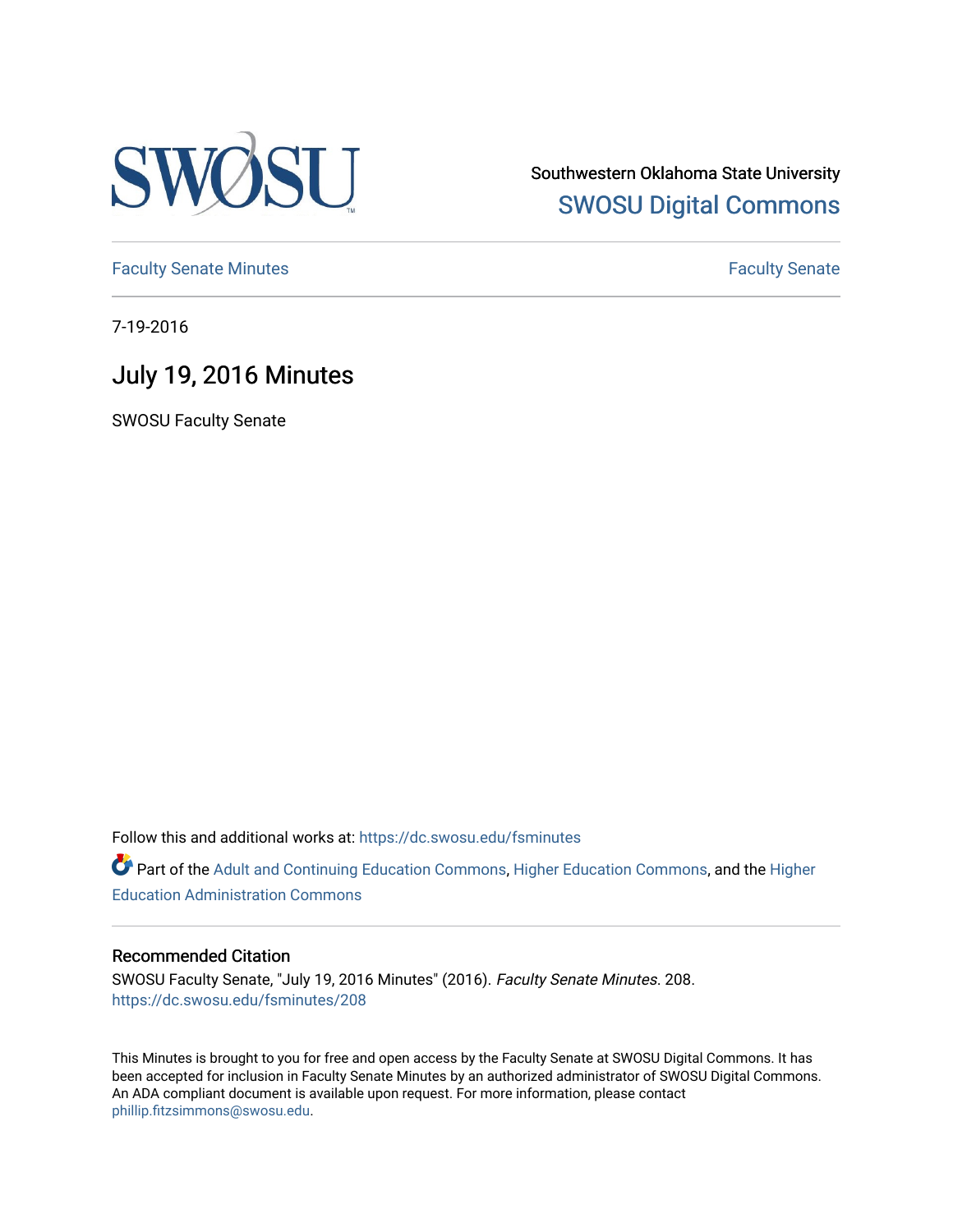# SWOSU Faculty Senate

July 19, 2016 Approved Minutes

- I. **Call to Order:** Faculty Senate President Tom McNamara called the July meeting of the Faculty Senate to Order at 3:00 p.m. in HEC 201.
- II. **Establishment of a Quorum:** Ric Baugher, Les Ramos for Krista Brooks, Jerry Dunn, Jared Edwards, Robin Griffeath, Rita Hays, LeaAnne Hume, Sunu Kodumthara, Doug Linder, Scott Long, Tom McNamara, Evette Meliza, Amber Sturgeon for Bo Pagliasotti, Eric Paul, Cynthia Pena, Jonathan Woltz for Linda Pye, Hank Ramsey, Hardeep Saluja, Amanda Smith, Karen Sweeney, Wayne Trail, Cheri Walker via ITV, Jessica Young.
- **III. Certification of Substitutes:** Jonathan Woltz will substitute for Linda Pye. Amber Sturgeon will attend in place of Bo Pagliasotti. Les Ramos will take the place of Krista Brooks.
- **IV. Presentation of Visitors:** None
- **V. Approval of Minutes:** June 21 minutes approved by voice vote as amended (amendments are shown in bold and italics, *Some of the* AEF funds will be used to supplement departmental budgets in CAS and *CPGS*. *Some of the* Technology funds will be distributed to CoP and CAAP.

### **VI. Announcements**

- A. President Tom McNamara
	- 1. The Executive and Administrative Councils did not meet in July.
	- 2. HLC will be giving scrutiny to faculty qualifications. For example, those who teach GE courses require a master's degree with 18 content hours in the subject area. People not meeting these criteria can demonstrate "tested experience" to meet HLC approval. SWOSU faculty with M. Ed. degrees most likely to need this.
	- 3. Meeting with Provost on 7/18/2016
		- a) The 9.8% tuition increase has been approved.
		- b) There will be changes to the health insurance plan. The 13 member consortium that SWOSU belongs to will vote on the plan. VP Fagan is advocating for the Blue Cross Blue Shield "self-funded" option. SWOSU will cover the White (middle) option. This has a \$1250/individual and \$3750/family deductible. That is up from \$1000 and \$3000 respectively. Employees can buy the Red (high) option for \$50 per month.
		- c) The proposed sliding scale for summer courses to "make" will be scrapped. Undergraduate courses with 11 or more students will go through. Those with fewer can be done with the instructor paid 75% of the tuition collected.
		- d) Dr. South has asked the Senate to examine the wording in the Tenure and Promotion section of the Faculty Handbook. Given SWOSU's mission as a teaching institution Curriculum development should receive appropriate emphasis as a scholarly activity.
			- 1. Motion was made to refer this assignment to the Personnel Policies Committee. Motion passed by a voice vote without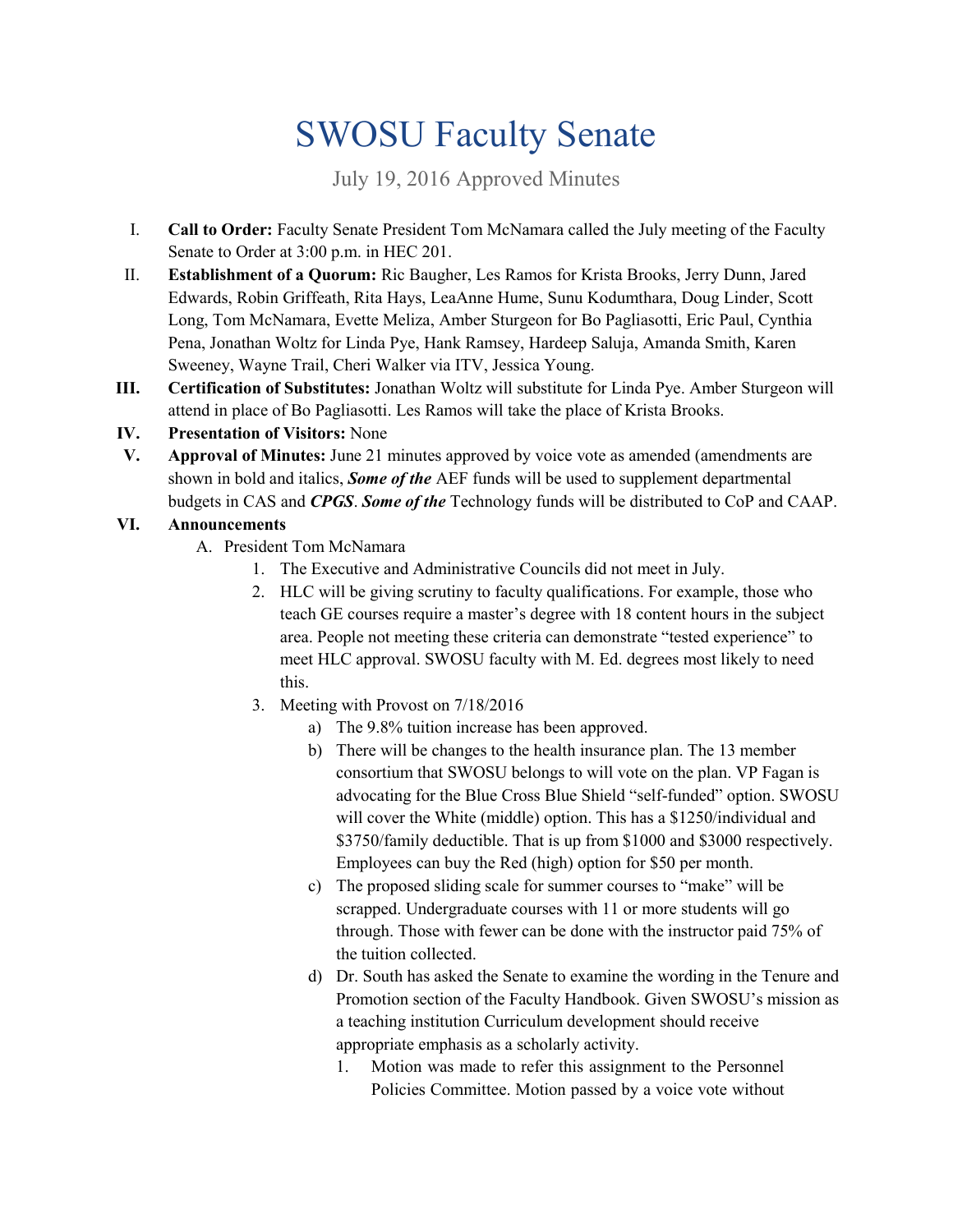opposition.

- a) Faculty Senate Committees are listed in Appendix A
- b) Faculty Senate Budget for 2016-2017 appears in Appendix B, submitted for approval.
	- 2. Budget was approved without opposition.
	- 3. Inform Marci Grant immediately concerning any problems with TurnItIn.
- 4. Secretary/Treasurer Karen Sweeney
	- a) Roll Sheet—please sign
	- b) Treasurer's Report
	- c) Banc First
		- (1) May Balance: \$1408.74
		- (2) Current Balance: \$1408.74
	- d) University Account
		- (1) May Balance: \$105.01
		- (2) Current Balance: \$105.01
- B. President-Elect Jerry Dunn: Nothing to report
- C. Past President Jared Edwards: Nothing to report
- D. Student Government Representative: The SGA did not have a representative at the meeting.

#### VII. **Reports from Standing and Ad Hoc Committees:**

#### VIII. **Unfinished Business:**

- A. The Faculty Senate Judiciary Committee will examine any changes that need to be made to the Faculty Senate Constitution so that a nonvoting senate seat is created for appointment by the Staff Council of SWOSU
- IX. **New Business:** No new business.
- X. **Adjournment:** Meeting adjourned at 3:25 p.m.

Respectfully submitted,

Tom McNamara, Faculty Senate President

Karen Sweeney, Faculty Senate Secretary

#### **Next Meeting Friday, August 26th at 2:00 pm**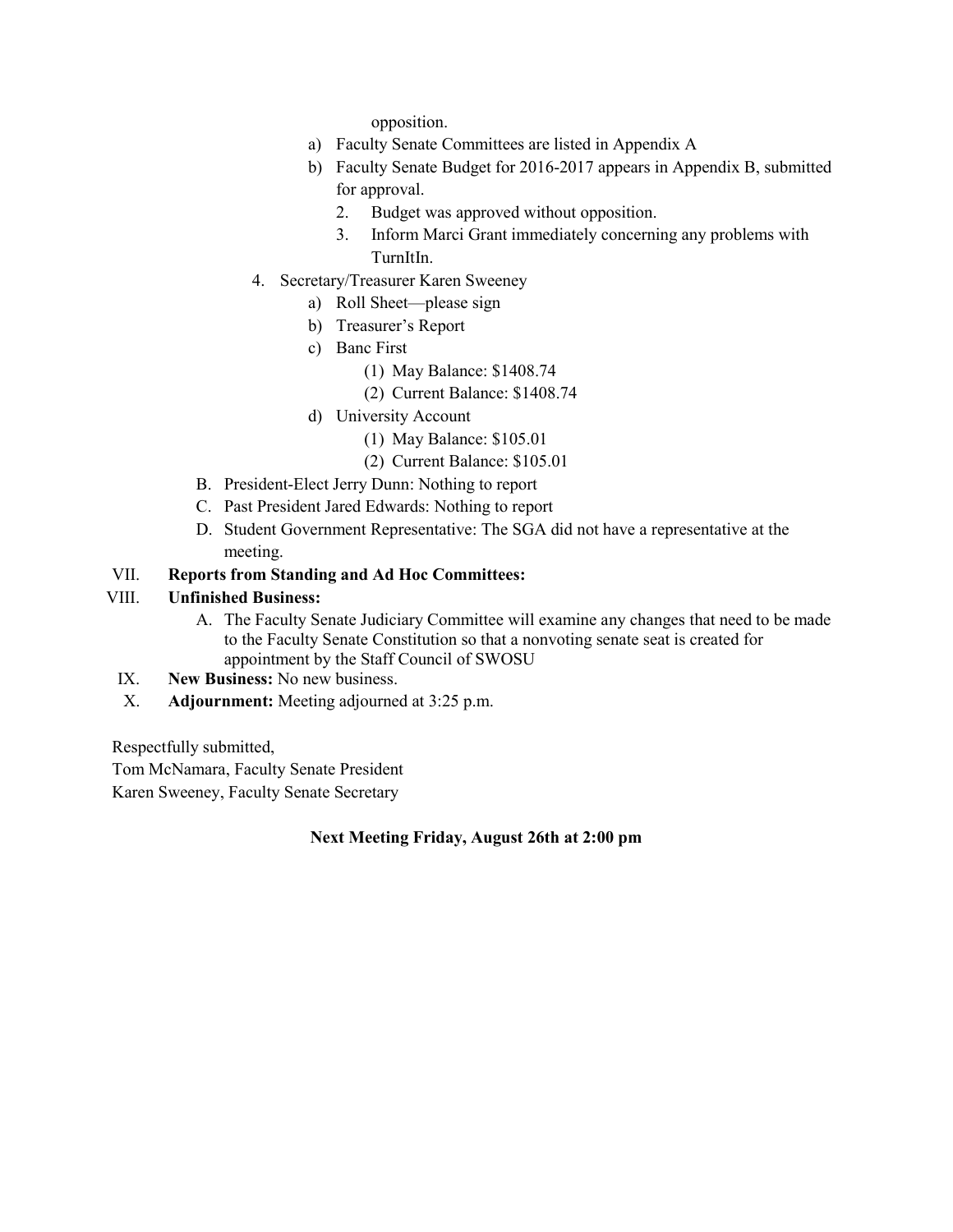## Appendix A: Faculty Senate Committees

#### **AUDIT COMMITTEE**

Audits the financial activities of the Faculty Senate. Rita Hays (Chair) Tammy Blatnick Stacey DiPaolo Robin Griffeath

#### **BUDGET AND PROGRAM COMMITTEE**

Evaluates the distribution of university funds. Eric Paul (Chair) Jared Edwards Ron Koehn Linda Pye Cheri Walker

#### **CURRICULUM COMMITTEE**

Advises and makes recommendations regarding all curricular issues. Ann Russell (Chair) LeAnne Hume Krista Brooks Tommye Davis Hank Ramsey Evette Meliza

#### **JUDICIARY COMMITTEE**

Answers questions regarding the intent and meaning of the Faculty Senate Constitution. Ric Baugher (Chair) (CPGS) Krista Brooks (COP) Dayna Coker (CAAP) Sunu Kodumthara (CAS)

#### **NOMINATING COMMITTEE**

Organizes elections for selected university standing committees. Scott Long (Chair) Tammy Blatnick Doug Linder Staci DiPaolo Linda Pye

#### **PERSONNEL POLICIES COMMITTEE**

Makes recommendations regarding policies related to faculty tenure, promotion, class loads, salary and benefits, and dismissal. Wayne Trail (Chair) Eric Paul Ryan Haggard Jerry Dunn Cynthia Pena Hardeep Saluja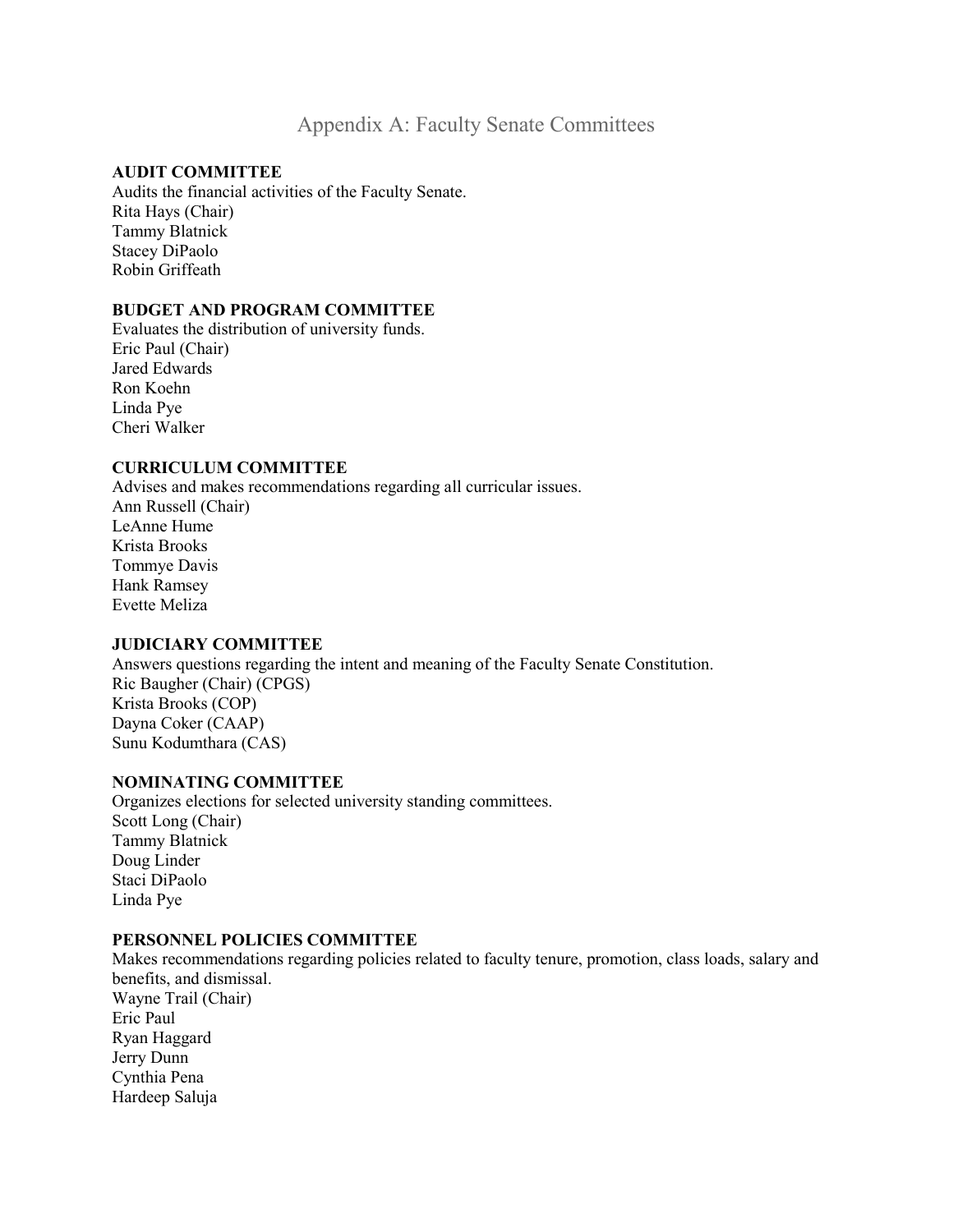#### **STUDENT AFFAIRS COMMITTEE**

Advises and makes recommendations regarding all matters relating to the student body and student policies. Ryan Haggard (Chair)

Ron Koehn Jessica Young Lisa Schroeder Amanda Smith SGA Representative

#### **UNIVERSITY POLICIES COMMITTEE**

Advises and makes recommendations concerning university policies relating to the academic calendar, schedules, faculty handbook, and university matters not assigned to other Faculty Senate committees. Muatasem Ubeidat (Chair) Dayna Coker

Jerry Dunn Bo Pagliasotti Amanda Smith Wayne Trail